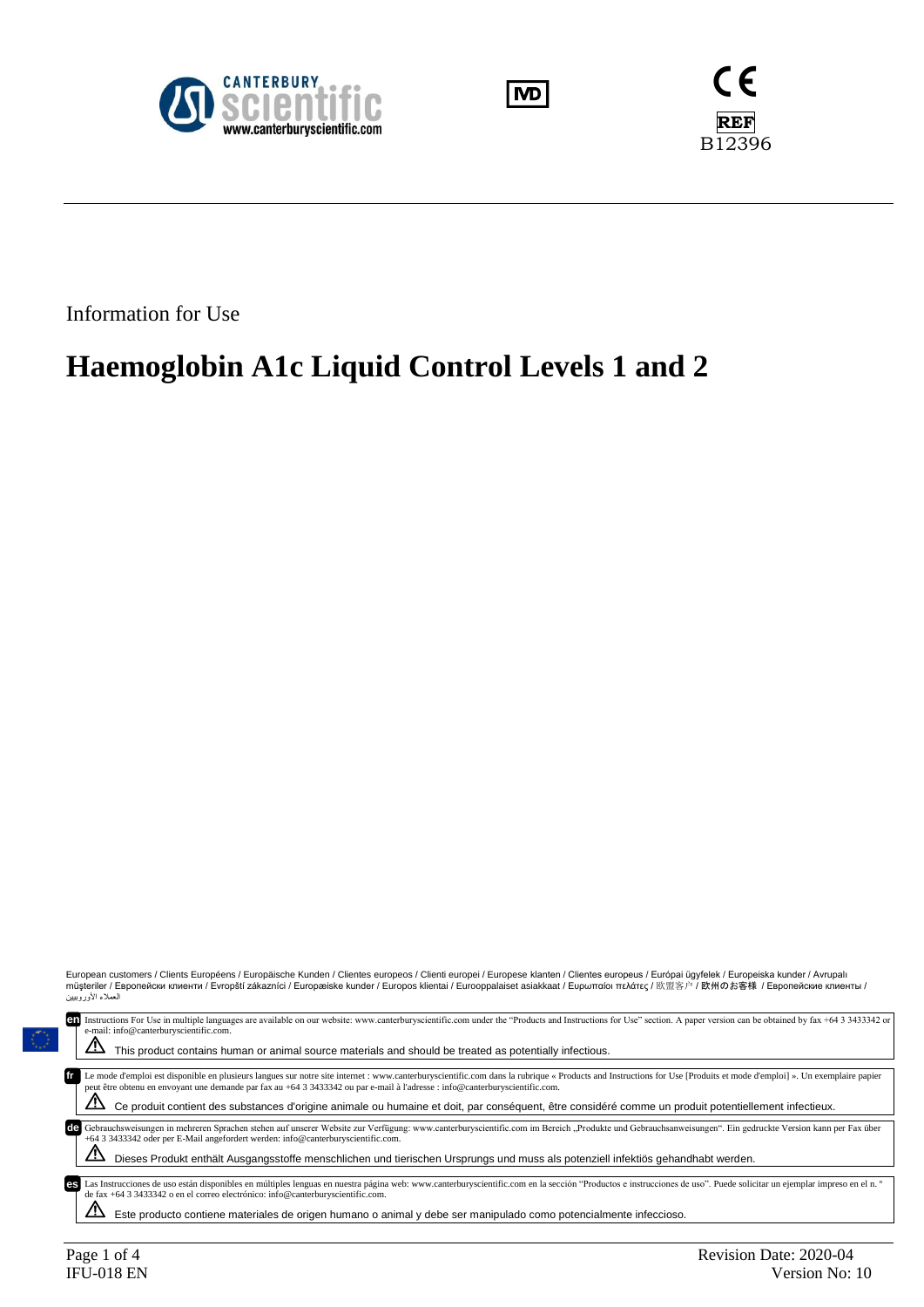|           | Sul nostro sito Web sono disponibili le istruzioni per l'uso in varie lingue: www.canterburyscientific.com nella sezione "Products and Instructions for Use" (Prodotti e istruzioni per l'uso).<br>È possibile ricevere una versione cartacea inviando un fax al numero +64 3 3433342 o scrivendo un'e-mail all'indirizzo: info@canterburyscientific.com.   |
|-----------|-------------------------------------------------------------------------------------------------------------------------------------------------------------------------------------------------------------------------------------------------------------------------------------------------------------------------------------------------------------|
|           | Questo prodotto contiene materiali di origine umana o animale e deve essere trattato come potenzialmente infettivo.                                                                                                                                                                                                                                         |
| Inl       | Op onze website is de gebruiksaanwijzing in meerdere talen beschikbaar: zie www.canterburyscientific.com onder het gedeelte "Producten en gebruiksaanwijzingen". Gedrukte versies kunnen worden aangevraagd<br>via fax +64 3 3433342 of e-mail: info@canterburyscientific.com.                                                                              |
|           | Dit product bevat materialen van menselijke en dierlijke oorsprong en moet worden behandeld als mogelijk infectieus.                                                                                                                                                                                                                                        |
|           | No nosso site da internet, poderá encontrar Instruções de Utilização em várias línguas: www.canterburyscientific.com na secção "Produtos e Instruções de Utilização". Poderá obter uma versão em papel pelo fax +64<br>3 3433342 ou e_mail: info@canterburyscientific.com.                                                                                  |
|           | Este produto contém materiais de origem humana ou animal e deve ser considerado como potencialmente infeccioso.                                                                                                                                                                                                                                             |
|           | A Használati utasítás több nyelven elérhető honlapunkon a www.canterburyscientific.com címen, a "Products and Instructions for Use" (Termékek és Használati utasítások) című részben.<br>A nyomtatott verzió fax (+64 3 3433342) vagy e-mail (info@canterburyscientific.com) útján szerezhető be.                                                           |
|           | Ez a termék emberi, illetve állati forrásból származó anyagokat tartalmaz, és potenciálisan fertőző anyagként kell kezelni.                                                                                                                                                                                                                                 |
|           | Bruksanvisning på flera språk finns på vår hemsida: www.canterburyscientific.com under avsnittet "Produkter och bruksanvisningar". En pappersversion kan erhållas via fax +64 3 3433342 eller e--post:<br>info@canterburyscientific.com.                                                                                                                    |
|           | Denna produkt innehåller material av humant eller djurursprung och ska behandlas som potentiellt smittsam.                                                                                                                                                                                                                                                  |
|           | Birçok dilde Kullanım Talimatları Web sitemizde mevcuttur: "Products and Instructions for Use" (Urünler ve Kullanım Talimatları) bölümü altında www.canterburyscientific.com adresinde. Basılı sürüm faks +64 3<br>3433342 veya e-posta ile sağlanabilir: info@canterburyscientific.com.                                                                    |
|           | Bu ürün insan veya hayvan kaynaklı materyaller içermektedir ve potansiyel olarak bulaşıcı olduğu düşünülerek işlem yapılmalıdır.                                                                                                                                                                                                                            |
|           | Инструкциите за употреба на различни езици можете да намерите на нашия уебсайт: www.canterburyscientific.com в раздел "Products and Instructions for Use" ("Продукти и инструкции за употреба").<br>Можете да се сдобиете с техния хартиен вариант чрез факс +64 3 3433342 или на имейл: info@canterburyscientific.com.                                     |
|           | Този продукт съдържа материали от човешки или животински произход и следва да се третира като потенциално зара̀зен.                                                                                                                                                                                                                                         |
|           | Návod k použití v několika jazycích je k dispozici na našich webových stránkách: www.canterburyscientific.com v části "Výrobky a návod k použití". Tištěnou verzi lze získat faxem<br>+64 3 3433342 nebo e--mailem: info@canterburyscientific.com.                                                                                                          |
|           | Tento výrobek obsahuje lidské nebo zvířecí zdrojové materiály a musí tedy být považován jako potenciálně infekční.                                                                                                                                                                                                                                          |
|           | Le Brugsanvisninger er tilgængelige på flere sprog på vores website: www.canterburyscientific.com i sektionen "Products and Instructions for Use". En trykt udgave kan fås via fax ved henvendelse på tlf. +64 3<br>3433342 eller e-mail: info@canterburyscientific.com.                                                                                    |
|           | Dette produkt indeholder humane eller animalske kildematerialer og skal behandles som potentielt infektiøst.                                                                                                                                                                                                                                                |
| It        | Naudojimo instrukcijas keliomis kalbomis galima rasti mūsų interneto svetainėje www.canterburyscientific.com, skyriuje "Produktai ir naudojimo instrukcijos". Popierinę versiją galima gauti faksu +64 3 343342<br>arba el. paštu info@canterburyscientific.com.                                                                                            |
|           | Šio produkto sudėtyje yra žmogaus ir gyvūnų kilmės medžiagų, todėl jį reikia laikyti potencialiai infekciniu.                                                                                                                                                                                                                                               |
| fī        | Sivustoltamme löytyy käyttöohjeet useilla eri kielillä: www.canterburyscientific.com, osa "Tuotteet ja käyttöohjeet". Voit hankkia tulostetun version faksaamalla numeroon +64 3 3433342 tai lähettämällä sähköpostia<br>osoitteeseen: info@canterburyscientific.com.                                                                                       |
|           | Tämä tuote sisältää ihmis- tai eläinperäisiä lähdemateriaaleja ja sitä on käsiteltävä mahdollisen tartuntavaaran aiheuttavana tuotteena.                                                                                                                                                                                                                    |
|           |                                                                                                                                                                                                                                                                                                                                                             |
|           | Οδηγίες χρήσης σε διάφορες γλώσσες είναι διαθέσιμες στον δικτυακό τόπο μας: www.canterburyscientific.com στην ενότητα «Προϊόντα και οδηγίες χρήσης». Έντυπη μορφή μπορεί να ληφθεί μέσω φαξ +64 3<br>3433342 ή e--mail: info@canterburyscientific.com.                                                                                                      |
|           | Αυτό το προϊόν περιέχει υλικά ανθρώπινης ή ζωικής προέλευσης και πρέπει να αντιμετωπίζεται ως δυνητικά μολυσματικό.                                                                                                                                                                                                                                         |
|           | Инструкции по эксплуатации на разных языках имеются на нашем интернет-сайте: www.canterburyscientific.com в разделе Products and Instructions for Use (Продукция и инструкции по эксплуатации).<br>Бумажную версию можно получить по факсу: +64 3 3433342 или электронной почте: info@canterburyscientific.com.                                             |
|           | Данный препарат содержит материалы человеческого или животного происхождения и должен рассматриваться как потенциально инфицированный.                                                                                                                                                                                                                      |
|           | تثوفر إرشادات الاستخدام بعدة لغات على موقعنا على ويب: www.canterburyscientific.com فسم "المنتجات وإرشادات الاستخدام". يمكن الحصول على نسخة ورقية بالفاكس على رقم +64 3433342 أو بالبريد الإلكتروني: info@canterburyscientific                                                                                                                               |
|           | يحتوي هذا المنتج على مواد ذات مصدر بشري أو حيواني ويجب التعامل معها على أنها من المحتمل أن تكون معدية.                                                                                                                                                                                                                                                      |
|           | Upute za uporabu na raznim jezicima dostupne su na našoj web stranici: www.canterburyscientific.com pod odjeljkom "Proizvodi i upute za upotrebu". Papirnata se verzija može dobiti telefaksom na broj +64 3<br>3433342 ili e-poštom: info@canterburyscientific.com.                                                                                        |
|           | Ovaj proizvod sadrži ljudski ili životinjski izvor materijala i treba biti tretiran kao potencijalno zarazan.                                                                                                                                                                                                                                               |
|           | Sk Pokyny na použitie v rôznych jazykoch sú dostupné na našej webovej stránke: www.canterburyscientific.com v časti "Produkty a pokyny na použitie". Papierovú verziu je možné získať faxom na čísle +64 3<br>3433342 alebo e-mailom: info@canterburyscientific.com.                                                                                        |
|           | Tento produkt obsahuje materiály ľudského alebo zvieracieho pôvodu a malo by sa s ním zaobchádzať ako s potenciálne infekčným materiálom.                                                                                                                                                                                                                   |
| ro        | Instrucțiuni de utilizare în mai multe limbi sunt disponibile pe site-ul nostru: www.canterburyscientific.com la secțiunea "Products and Instructions for Use" (Produse și instrucțiuni de utilizare). Se poate obține o<br>versiune tipărită prin trimiterea unui fax la numărul +64 3 3433342 sau a unui e-mail la adresa: info@canterburyscientific.com. |
|           | Acest produs contine materiale sursă umane sau animale și trebuie tratat ca fiind un produs potențial infecțios.                                                                                                                                                                                                                                            |
|           | Other customers / Autres clients / Andere Kunden / Otros clients / Altri clienti / Overige klanten / Outros clients / Más ügyfelek / Andra kunder / Diğer müşteriler / Други клиенти / Ostatní zákazníci /<br>Аndre kunder / Кiti klientai / Мuut asiakkaat / Άλλοι πελάτες / 其他客户 / その他の地域のお客様 / Прочие клиенты / لعملاء الأخرين                           |
| <b>CS</b> | 在本公司网站上提供多种语言版本的《产品使用说明书》,网址www.canterburyscientific.com; 在网站首页的"Products and Instructions for Use"(产品与使用说明书)                                                                                                                                                                                                                                               |
|           | 部分,可找到这些文档。纸质印刷版本可发传真至+64 3 3433342 或发送电子邮件至 info@canterburyscientific.com 索取。<br>本产品含有人或动物来源的材料,应作为潜在传染性材料对待。                                                                                                                                                                                                                                              |
| Ja        | 他言語版の「ご使用上の注意」を当社ウェブサイト (www.canterburyscientific.com)の「Products and Instructions for Use」セクションで入手できます。印刷版はファ                                                                                                                                                                                                                                               |
|           | ックス(+64 3 3433342)又は電子メール(info@canterburyscientific.com)で入手できます。                                                                                                                                                                                                                                                                                            |
|           | 本製品にはヒト又は動物由来の原料が含まれているため、感染症の可能性があるものとしてお取り扱いください。                                                                                                                                                                                                                                                                                                         |
| M         | Hướng dẫn sử dụng bằng nhiều ngôn ngữ có sẵn trên trang web của chúng tôi: www.canterburyscientific.com, trong phần "Sản phẩm và Hướng dẫn Sử dụng". Bạn có thể nhận bản in qua fax theo số: +64 3 3433342<br>hoặc qua e-mail: info@canterburyscientific.com.                                                                                               |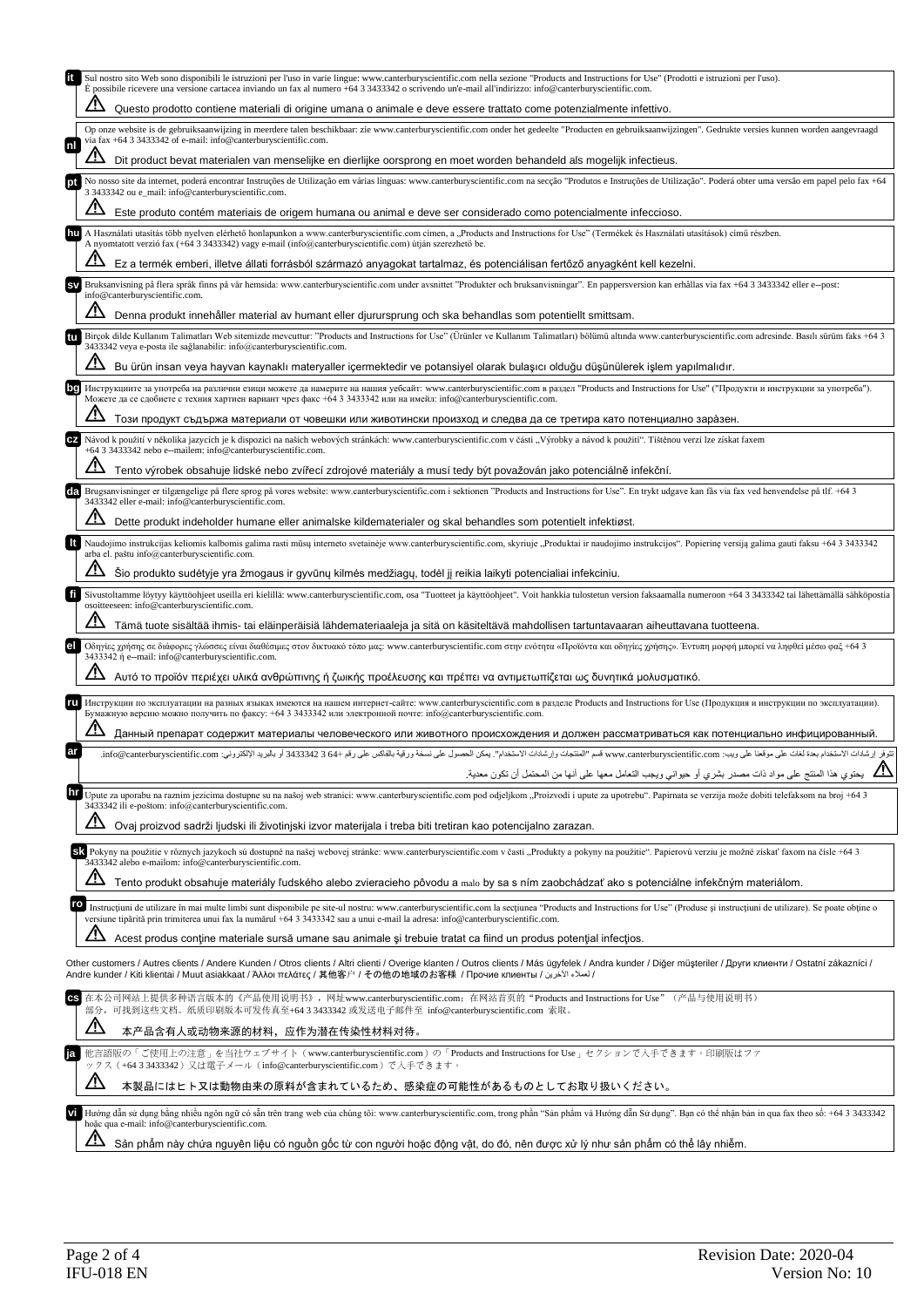## **Description and Intended Use**

The extendSURE<sup>TM</sup> Haemoglobin A1c liquid controls CONTROL are prepared from human blood and contain normal haemoglobin, preservatives and stabilizers. The controls are formulated to give enhanced stability. The Level 2 control is produced by a process of controlled *in vitro* glycation of non-diabetic blood.

The controls are designed for use as quality control materials to monitor the accuracy and precision of laboratory testing procedures for HbA1c quantitation for the following assay types: ion exchange HPLC, immunoassay and enzymatic procedures.  $\Box$  For specific application in a particular assay refer to the analyser's operating manual. The control is not to be used as a calibrator. Good laboratory practice dictates that a quality control program be established in all laboratories. This program consists of the routine assay of these controls by trained laboratory personnel and evaluation of the documented results against laboratory acceptable limits. If results are outside these limits re-run the control and investigate method parameters, environmental factors and techniques. If after re-running the control the result(s) continues to remain outside the acceptable limits, contact the manufacturer of the control for further control interpretation assistance.

Further good laboratory practice dictates that control samples and results be quarantined from patient samples and results.

### **Clinical Application of Haemoglobin A1c Measurement**

The measurement of HbA1c is especially useful in the diabetic patient. Blood glucose levels fluctuate widely and instantaneous blood glucose testing does not reflect the averaged situation. The formation of HbA1c occurs slowly (about 0.05%/day) and continuously during the 120-day lifetime of the red cell. The measurement of HbA1c is useful to physicians as a long-term integral of blood glucose concentration and thus as a measure of the degree of control or self-management by the diabetic patient. However, each laboratory should determine a reference interval that corresponds to the characteristics of the population being tested. Each percentage point increase in HbA1c level corresponds to an increase in average blood glucose level of about 30 mg/dL or 1.7 mmol/L. As a general rule HbA1c levels above 10% represent poor diabetic control, whereas values between 6.5% and 7.5% are

### indicative of good control.

### **Kit Contents**

### **REF** B12396

### **Description:**

- 2 vials of extendSURE™ Haemoglobin A1c liquid control Level 1 of 1.0 mL fill.
- 2 vials of extendSURE<sup>TM</sup> Haemoglobin A1c liquid control Level 2 of 1.0 mL fill.
- 1 Information Sheet.
- 3 Lot Specific Value Assignment Cards

### **Precautions**/**Warnings**

### **WARNING**

# F **Potentially Biohazardous Material**

Human red cells were used as a source material in the manufacture of the controls. Each unit was obtained from blood donors and tested by FDA accepted methods and found non reactive for Hepatitis B surface antigen, Anti-HCV, Anti-HIV 1 & 2 and Syphilis. No test method can offer complete assurance that the control containing human sourced materials will be absent of these and other infectious agents. Good laboratory practice dictates that all human source material should be considered potentially infectious and be handled with the same precautions used with patient specimens.

### Y**CAUTION**

- **Please READ through this INFORMATION SHEET before using the control materials.**
- **FOR** *IN VITRO* **DIAGNOSTIC IVD USE.**
- **SAFETY CLOTHING (glasses, gloves and laboratory coat) are RECOMMENDED when using these controls***.*
- **Discarded or spilt controls should be treated and disposed of as directed by your laboratory safety guidelines or by local ordinance.**
- **This PRODUCT CONTAINS a small amount of POTASSIUM CYANIDE. DO NOT INGEST.**
- **DO NOT USE CONTROLS BEYOND USE BY DATE and only use one control lot at a time.**
- **If there is evidence of MICROBIAL CONTAMINATION or BROWN DISCOLORATION or PRECIPITATION in the controls, discard the vial.**

### **Storage and Handling**

The product must be stored protected from light, preferably in the original box.

### l**Unopened**

The extendSURETM Haemoglobin A1c liquid unopened control vials should be stored in an upright position at 2-8°C. Controls can be used until the last day of the use by month  $\leq$  shown on the bottle and is stable for 30 months from the date of manufacture.

### l **Opened**

The extendSURETM Haemoglobin A1c liquid opened control vials should be stored in an upright position at 2-8°C. Once the controls are opened; they can be used for 30 days when stored tightly capped. The controls should not be frozen and thawed.

### **Control Procedure**

The extendSURETM Haemoglobin A1c liquid controls are ready for use and should be treated in the same manner as unknown patient specimens and run in accordance with the manufacture's instructions accompanying the respective instrument/method. The controls exhibit column elution profiles comparable to patient whole blood haemolysates.